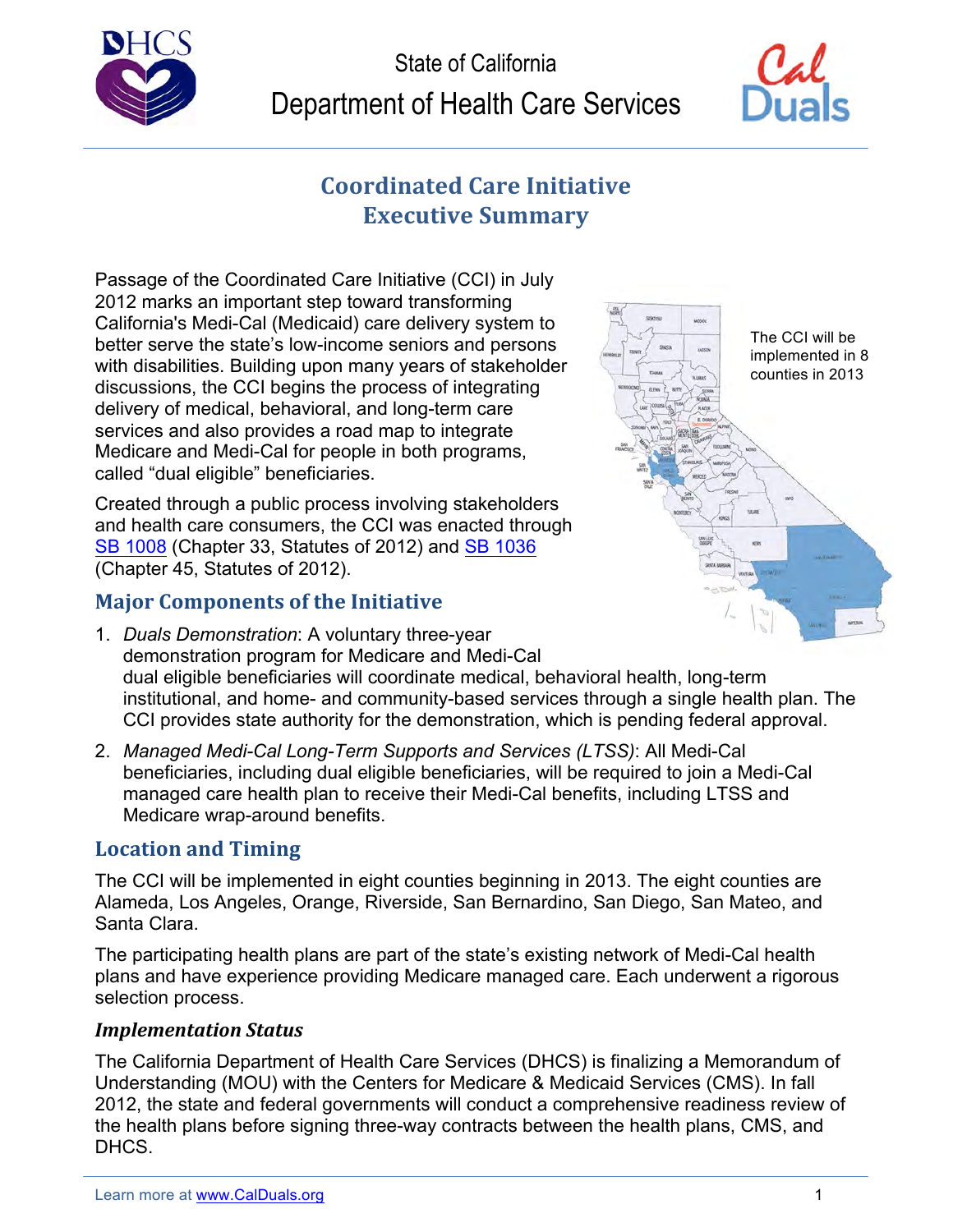Enrollment will begin no sooner than March 2013. Before any beneficiary is enrolled, the health plans must pass a readiness review process during which the state and federal governments will evaluate each health plan's major systems to ensure they are prepared to provide required continuity of care, seamless access to medically necessary services, care coordination across LTSS, behavioral health and medical care, and beneficiary protections.

## **Participating Population**

 The state estimates that about 560,000 Medi-Cal, Medicare, or both. dual eligible beneficiaries<sup>1</sup> will be eligible for passive enrollment in the eight counties. An estimated one-third of those beneficiaries already are enrolled in managed care for

Dual eligible beneficiaries and Medi-Cal seniors and persons with disabilities are among California's highest-need residents. They tend to have many chronic health conditions and need a complex range of medical and social services from many providers. This fragmentation leads to beneficiary confusion, poor care coordination, inappropriate utilization, and unnecessary costs.

Under the CCI, enrolled beneficiaries will have one point of contact for all their covered benefits. They will have one health plan membership card and access to a nurse or social worker whose job is to act as a care coordinator or navigator and help

| Counties and Health Plans Implementing the CCI |                                |
|------------------------------------------------|--------------------------------|
| County                                         | <b>Health Plans</b>            |
| Alameda                                        | Alameda Alliance for Health    |
|                                                | Anthem Blue Cross              |
| <b>Los Angeles</b>                             | L.A. Care                      |
|                                                | Health Net                     |
| <b>Orange</b>                                  | CalOptima                      |
| <b>San Diego</b>                               | Care 1st                       |
|                                                | <b>Community Health Group</b>  |
|                                                | <b>Health Net</b>              |
|                                                | Molina Health                  |
| <b>San Mateo</b>                               | Health Plan of San Mateo       |
| <b>Riverside</b>                               | Inland Empire Health Plan      |
|                                                | Molina Health Care             |
| <b>San Bernardino</b>                          | Inland Empire Health Plan      |
|                                                | Molina Health Care             |
| <b>Santa Clara</b>                             | <b>Anthem Blue Cross</b>       |
|                                                | Santa Clara Family Health Plan |

beneficiaries receive the services needed to achieve their personal heath goals and continue living in the setting of their choice. The state is developing care coordination standards that will guide how services are linked.

## **Coordinated Care Initiative Goals**

By consolidating the responsibility for all of these covered services into a single health plan, the CCI expects to achieve the following goals.

- 1) Improve the quality of care for beneficiaries.
- 2) Maximize the ability of beneficiaries to remain safely in their homes and communities, with appropriate services and supports, in lieu of institutional care.
- 3) Coordinate Medi-Cal and Medicare benefits across health care settings and improve continuity of care across acute care, long-term care, behavioral health, and home- and community-based services settings using a person-centered approach.

1

 $1$  This number could go down after capitation rates are released and health plans consider their participation options.